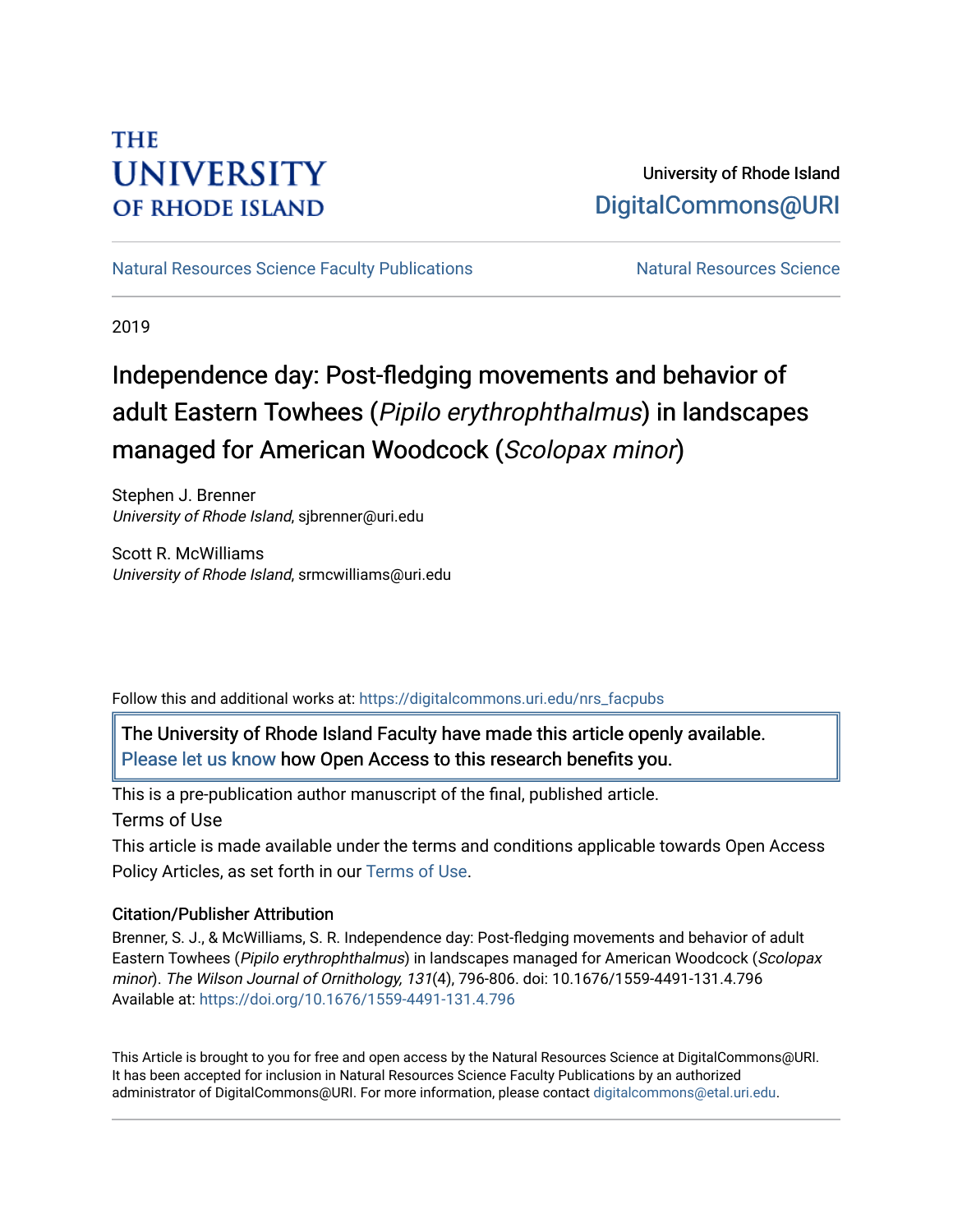RRH: *Brenner and McWilliams* • Adult post-fledging behavior of towhees

# **Independence day: Post-fledging movements and behavior of adult Eastern Towhees (***Pipilo erythrophthalmus***) in landscapes managed for American Woodcock (***Scolopax minor***)**

Stephen J. Brenner<sup>1\*</sup> and Scott R. McWilliams<sup>1</sup>

<sup>1</sup> Department of Natural Resource Science, University of Rhode Island, Kingston, RI, USA

\* Corresponding author: sjbrenner@uri.edu

ABSTRACT—Umbrella species management offers a potential solution to the financial and logistical challenges of managing for the many declining species in earlysuccessional forests, a habitat that is also critical for many mature and young forest songbird species during the post-fledging and post-breeding period. We investigated the movements of adult Eastern Towhees (*Pipilo erythrophthalmus*) during the post-fledging period in 4 km<sup>2</sup> landscapes managed for American Woodcock (*Scolopax minor*), a popular umbrella species candidate for young forest management. Home range size  $(mean = 2.8 ha, SE 0.33)$  did not differ during the post-fledging period between adult towhees inhabiting landscapes designated as high-likelihood (HL) or low-likelihood (LL) of woodcock use. Adults moved distances of  $\sim$ 37–47 m per day during the first 3 weeks of the post-fledging period and this did not differ between the 2 landscapes. In contrast, once their young became independent, adults moved longer distances in HL compared to LL landscapes (49.5 m [SE 2.9] and 36.7 m [SE 3.6], respectively) and these distances increased with home range size and patch size. Landscape features within 100 m of the towhee home range best explained variation in towhee movement distance. Young forest habitat was also the predominant forest type used by adult towhees caring for fledglings throughout the post-fledging period. These results suggest that early successional forest management for woodcock can provide effective breeding habitat for towhees, but likely at a smaller spatial scale than typically managed for woodcock. *Received 31 March 2018. Accepted 27 November 2018.*

Key words: adult movements, American Woodcock, Eastern Towhee, independence, post-fledging, umbrella species management

Land managers and conservationists frequently face the challenge of using limited resources while having to manage for multiple species. Umbrella species management can offer an efficient solution to such challenges because land management focused on a single "umbrella" species can simultaneously benefit many co-occurring species (Lambeck 1997, Simberloff 1998, Fleishman et al. 2001) while also elevating the funding potential and resource allocation for the focal species of interest (Andelman and Fagan 2000, Kellert 2012, Fourcade et al. 2017). Game bird species are popular candidates for umbrella species status because they are usually charismatic species that attract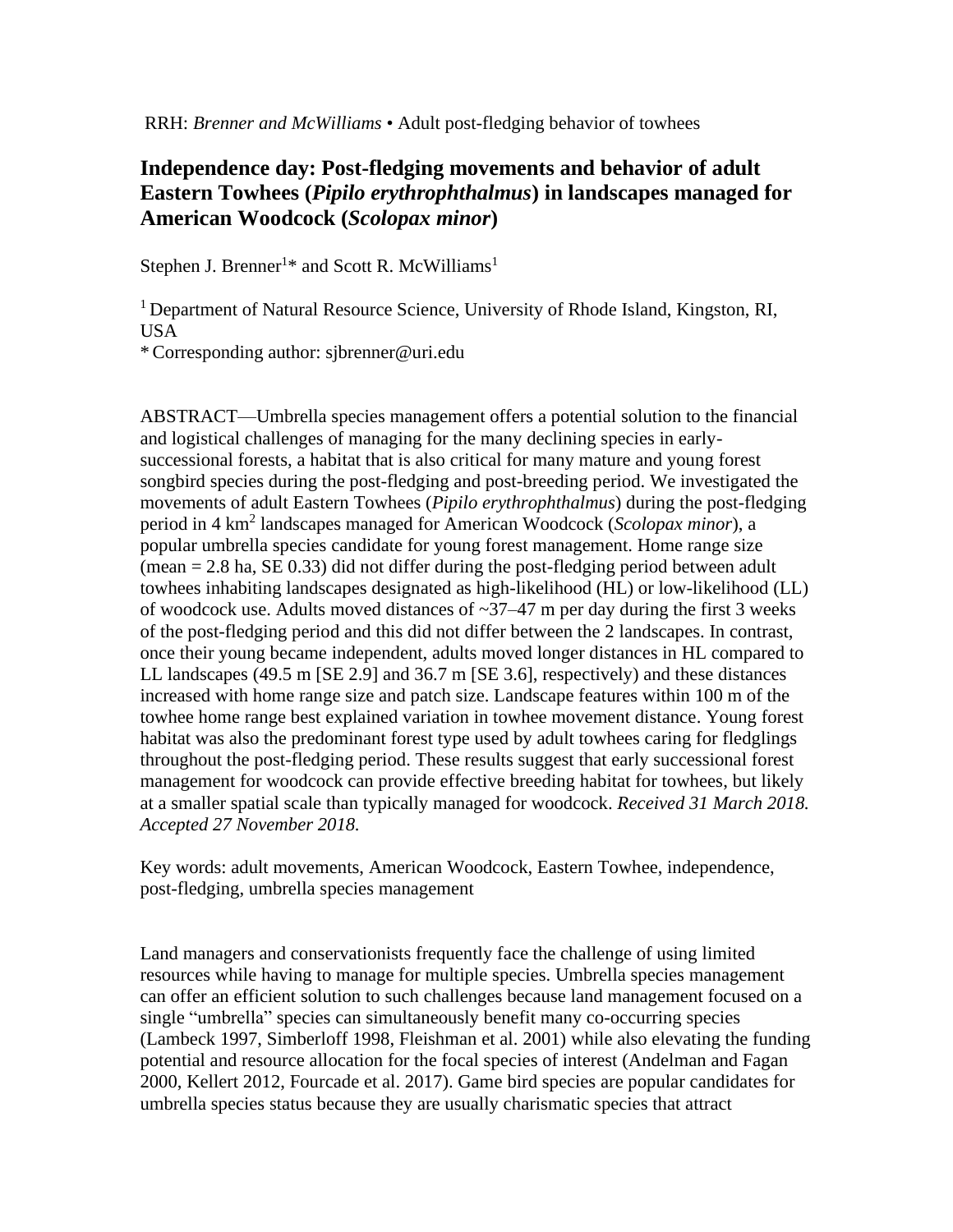opportunities for financial gains through hunting revenues, there are often established management histories and prescriptions, and there are usually potential benefits of this management for nongame species (Suter et al. 2002, Masse et al. 2015).

Most avian studies that assess habitat quality in areas principally managed for game species focus on songbird occupancy and density during the breeding period when males are territorial (Suter et al. 2002, Roberge and Angelstam 2004, Johnson 2007). Other studies on nontarget songbirds also measure nest success and survival of young (Herkert et al. 2003, Campbell et al. 2007, Chandler et al. 2009). Although the results of such studies can help determine whether certain land management techniques benefit these nontarget songbird species, the territory establishment and nesting period constitute an important but relatively small portion of a migratory songbird's breeding cycle. Recent work has focused on the post-fledging period because survival during this period often strongly influences population dynamics (Vega Rivera et al. 1998, Streby and Andersen 2011, Cox et al. 2014, Vernasco et al. 2018), and because movements and habitat use during the post-fledging period are often different than at other times of the annual cycle (Chandler et al. 2012, Burke et al. 2017).

Landscape-level factors may affect spatial movement, habitat use, and nest success in songbirds (Saab 1999, MacFaden and Capen 2002, Okada et al. 2017) and landscape-level features could lead to the different patterns of use or avoidance of certain managed areas at different life stages (Ahlering and Faaborg 2006, Fahrig 2013). Few studies of nontarget songbird species have characterized the spatial movements of adults during the post-fledging stage (Bayne and Hobson 2001, Vitz and Rodewald 2006). Even though adult survival rate is usually high during this time (Krementz et al. 2000, Sillett and Holmes 2002), there are potential changes in habitat use as young become more mobile and independent. This period constitutes a large portion of time that many migratory birds will spend in management areas and may influence predation risk or habitat selection (Vitz and Rodewald 2007, Streby 2016). During the post-fledging stage, adults are not anchored to a nest with immobile young that require frequent feedings, protection, and thermoregulation (van Overveld et al. 2017), and thus the effect of landscape-level factors on adult movement patterns and space use may be especially prominent during this stage with more independence (Bayne and Hobson 2001).

We studied the movement patterns and habitat use of adult Eastern Towhees (*Pipilo erythrophthalmus*) during the post-fledging period while they inhabited areas actively managed for American Woodcock (*Scolopax minor*). The loss of early successional forests throughout southern New England (Schlossberg and King 2007, Buffum et al. 2011) has been associated with the declines of popular upland game bird species such as Ruffed Grouse (*Bonasa umbellus*) and American Woodcock, as well as many nongame bird species (Askins 2001, King and Byers 2002). Early successional forests have been shown to be important for songbirds that inhabit mature forests during the nesting period, such as Ovenbird (*Seiurus aurocapilla*) and Wood Thrush (*Hylocichla mustelina*), which move to early successional forests during the post-fledging stage (Vega Rivera et al. 1998, Vitz and Rodewald 2010, Chandler et al. 2012). Early successional forest management in New England has focused on creating singing grounds, roosting fields, and nesting habitat for American Woodcock (hereafter, "woodcock") via forest clearcuts and active brush-thinning and mowing operations (Williamson 2010, Masse et al. 2014). Previous research has identified woodcock as a good umbrella species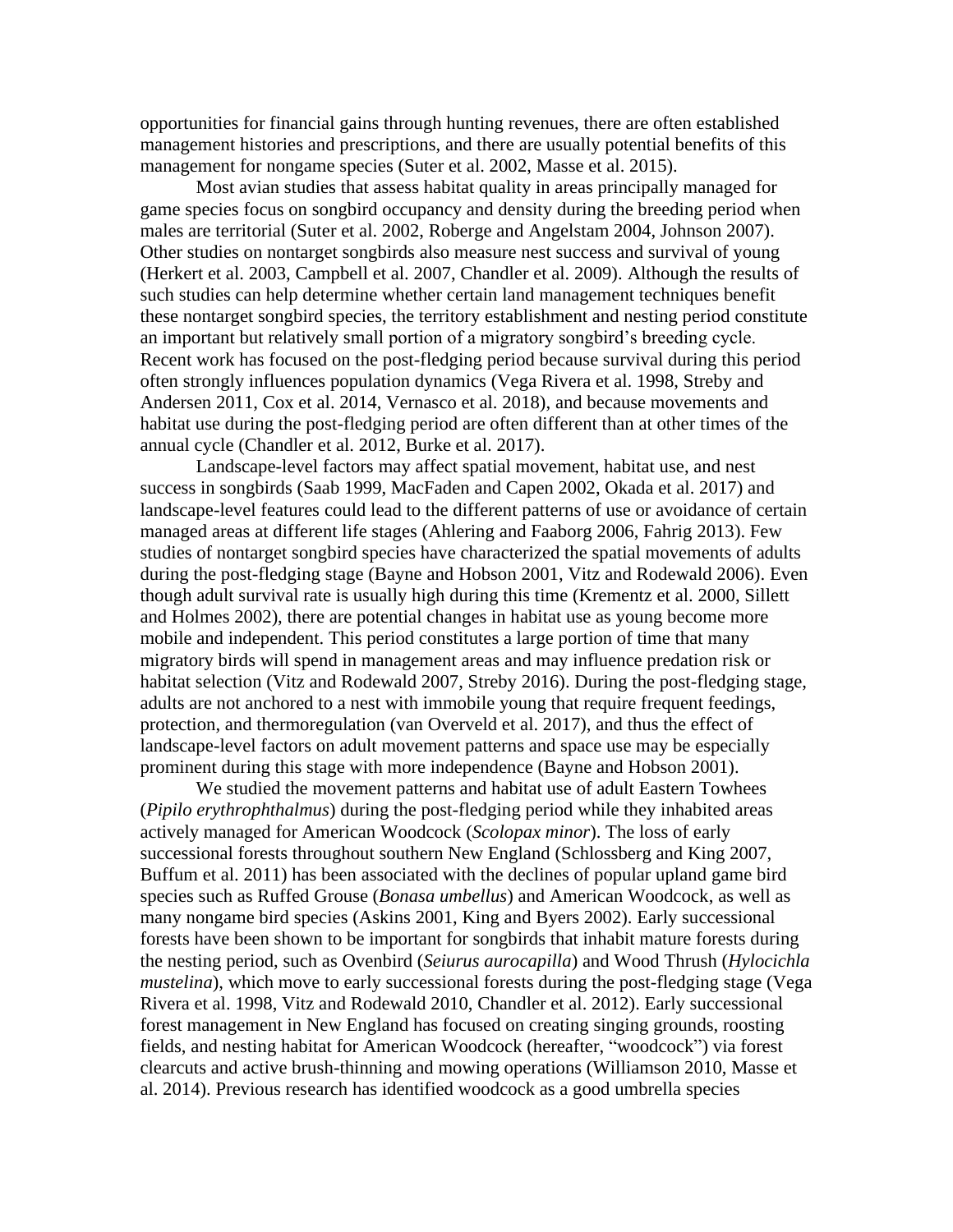candidate for other early successional forest species (Bakermans et al. 2015, Masse et al. 2015), but little work has explored the impacts of this land management on the spatial ecology of songbirds within landscapes managed for woodcock.

The Eastern Towhee is a common but declining songbird in the Northeast US that inhabits scrub, edge, and young forest habitats (Greenlaw 2015). Eastern Towhees (hereafter, "towhee") are an excellent species to study in habitat managed for woodcock because they are found during the breeding season predominantly in early-successional and young forests, occur simultaneously in the region with woodcock (Fleishman et al. 2001), and have demonstrated quick responses to management in previous studies (Yahner 2003). Towhee occurrence in managed shrublands in southern New England is influenced by certain landscape-level features such as overall shrubland area (Askins et al. 2007). However, no previous study has investigated the movement behavior of adult towhees during the post-fledging period when adults with fledglings are no longer tethered to their nest. Our primary objective was to compare home range size, habitat use, and movement patterns of adult towhees during the post-fledging period in state-managed areas that differed in their likelihood of use by woodcock (high- or low-likelihood of use). If woodcock serve as an effective umbrella species for towhees and other scrubgeneralist songbirds, then we would expect towhees to positively respond to forest management targeted for woodcock.

#### **Methods**

#### **Study area**

All research was conducted within central and southern Rhode Island in Washington and Kent counties. Early successional forest management in these state-owned areas has focused in part on creating singing grounds, roosting fields, and nesting habitat for woodcock via forest clearcuts (Masse et al. 2014). The sites where we searched for and eventually tracked Eastern Towhees were the same state-managed young forests that were selected for a separate, simultaneous study on American Woodcock habitat selection (Brenner et al. 2019). We identified 6 landscapes  $(4 \text{ km}^2)$  of 2 types: high- and low-likelihood of use by woodcock. Each of these landscapes was centered on an area of managed early successional forest at which we confirmed woodcock breeding activity. These centers were recent  $\left($ <15 yr) forest clearcuts 0.76–10 ha in size. In high-likelihood of woodcock use landscapes (hereafter, "HL landscapes"), there was more early successional forest/upland shrub, more hydric soils, and generally more mature deciduous or mixed forest (Masse et al. 2014, Brenner et al. 2019). In low-likelihood of woodcock use landscapes (hereafter, "LL landscapes"), there was more mature coniferous forest and relatively less early successional forest/upland shrub. This landscape size  $(4 \text{ km}^2)$  was chosen to match the recommended sizes for woodcock management in the Northeast (Williamson 2010, Masse et al. 2014). Our 3 HL landscapes were Great Swamp North (41°28′24″N, 71°34′19″W), Great Swamp South (41°27′10″N, 71°35′27″W), and Tillinghast Pond (41°38′55″N, 71°45′40″W). Our 3 LL landscapes were Big River East (41°38′19″N, 71°34′40″W), Arcadia: Midway (41°38′20″N, 71°34′39″W), and Arcadia: Pine Top (41°36′50″N, 71°46′26″W).

#### **Towhee netting and tracking**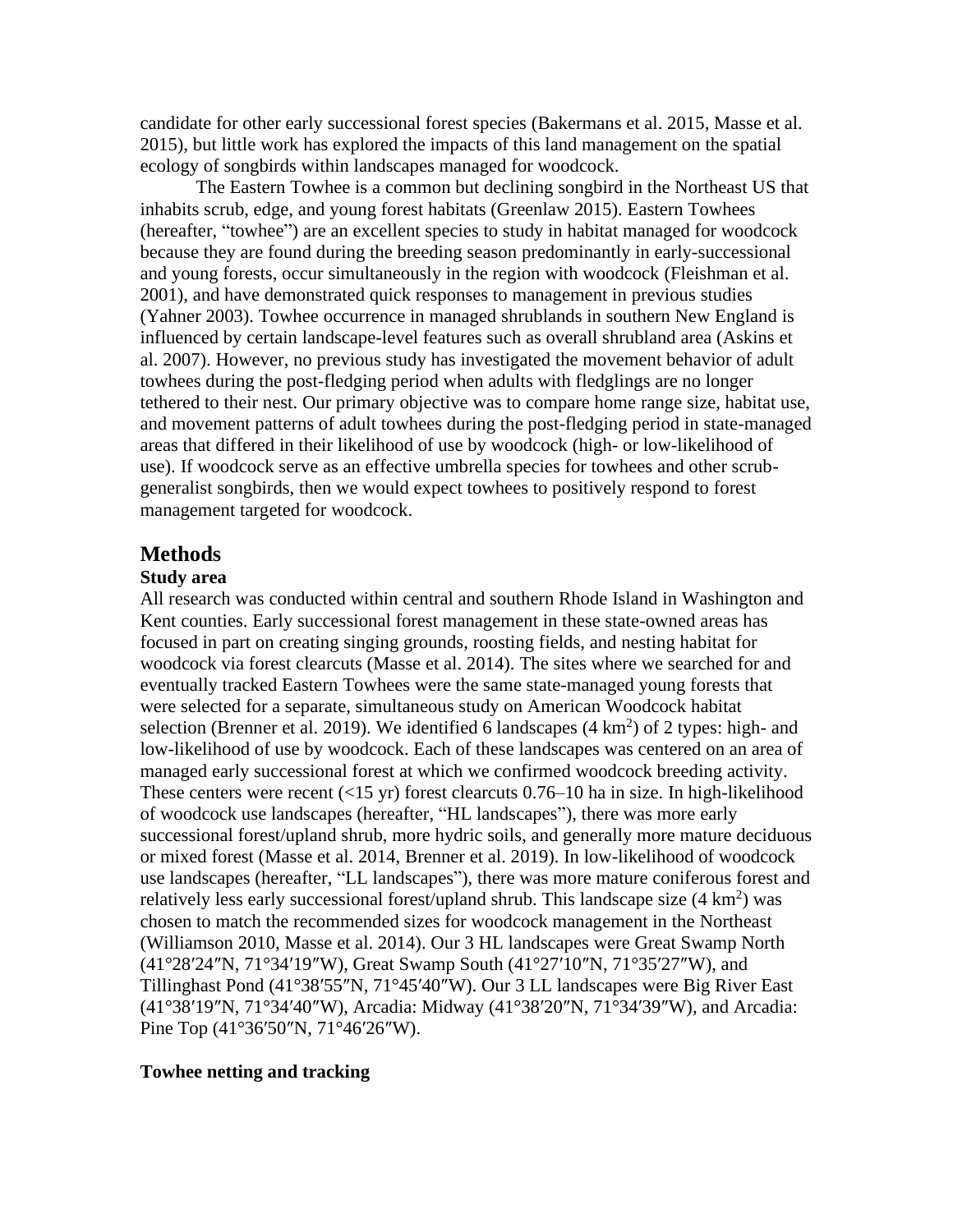We searched for territorial towhees from 25 May to 5 August 2016 and 2017 and limited our search to areas within the 6 focal landscapes that were young forest and upland scrub, including recent forest clearcuts, adjacent powerline right-of-ways, and areas with active brush thinning or mowing to maintain woodcock singing grounds. We opportunistically searched for towhee territories by walking within and along the edge  $( $50 \text{ m}$ )$  of these managed young forest patches and looked for evidence of breeding activity (carrying nest material, carrying food, or caring for recently fledged young). When possible, we would locate nests and monitor nests until fledge or failure (Martin and Geupel 1993).

We used conspecific audio playback and mist nets to attract and capture territorial adult towhees or adults with nests or fledglings from 25 May to 5 August. We captured and tracked only 1 of the 2 adults that were caring for the same brood and did not target any particular sex during capture. After ageing, sexing, and taking basic morphometric measurements (Pyle 1997), we gave each individual a unique plastic color-band combination in addition to a standard USGS aluminum band. Advanced Telemetry Systems (Isanti, Michigan, USA) model A2400 VHF radio transmitter (weight  $= 0.71g$ , <2% body mass) were affixed to adult towhees using an elastic modified leg-loop harness design (Rappole and Tipton 1991), with size of harness based on the body mass of the bird (Naef-Daenzer 2007).

We used a 3-element Yagi antenna and ATS R2000 series receiver to track radiomarked adult towhees. Adults were located by first tracking individual signals with receivers to within 5–15 m of a bird. Observers would then visually search for and record each individual's color bands and record the GPS location of each individual. Once located, a 20 min observation period followed to determine breeding stage, if the adults were caring for young, and the degree of parental care activity (Table 1). Some birds  $(n = 1)$ 3) lost their transmitters before the end of the breeding season but were still raising young. These birds were tracked using vocalizations and color band resights, with the same 20 min observation protocol as if tracking by VHF.

We tracked adults from the first week after their young fledged from the nest  $(0-6)$ d after fledge) until at least 3 weeks after fledging or as long as the bird was on radio (23–54 d). We attempted to track each individual at least 3 times a week so we recorded at least 15 locations throughout the post-fledging period. We gathered one location per day for each individual to use in home range and movement analysis, and we stratified our sampling times each day to capture a majority of the active daytime hours for songbirds  $(0530 h - 1500 h$  EDT). Only adults that were able to successfully raise at least one towhee fledgling were included in the statistical analysis of home range size and movement patterns. We observed 2 instances of double brooding by adults in our study after they successfully raised at least one fledgling during their first nest attempt. Both failed on their subsequent nesting attempts. Although we tracked these individuals throughout the summer, we limited our spatial analysis to only those locations used before the second nest was initiated.

#### **Determining age of recently fledged young**

In cases where we discovered adults with young after the nestling period and during the first week (0–6 d) of fledging (14 of 31 individuals), we visually estimated the age of fledglings using plumage, locomotive, and behavioral cues (Table 1). These age estimates were based on the characteristics of known-age fledglings and previous work with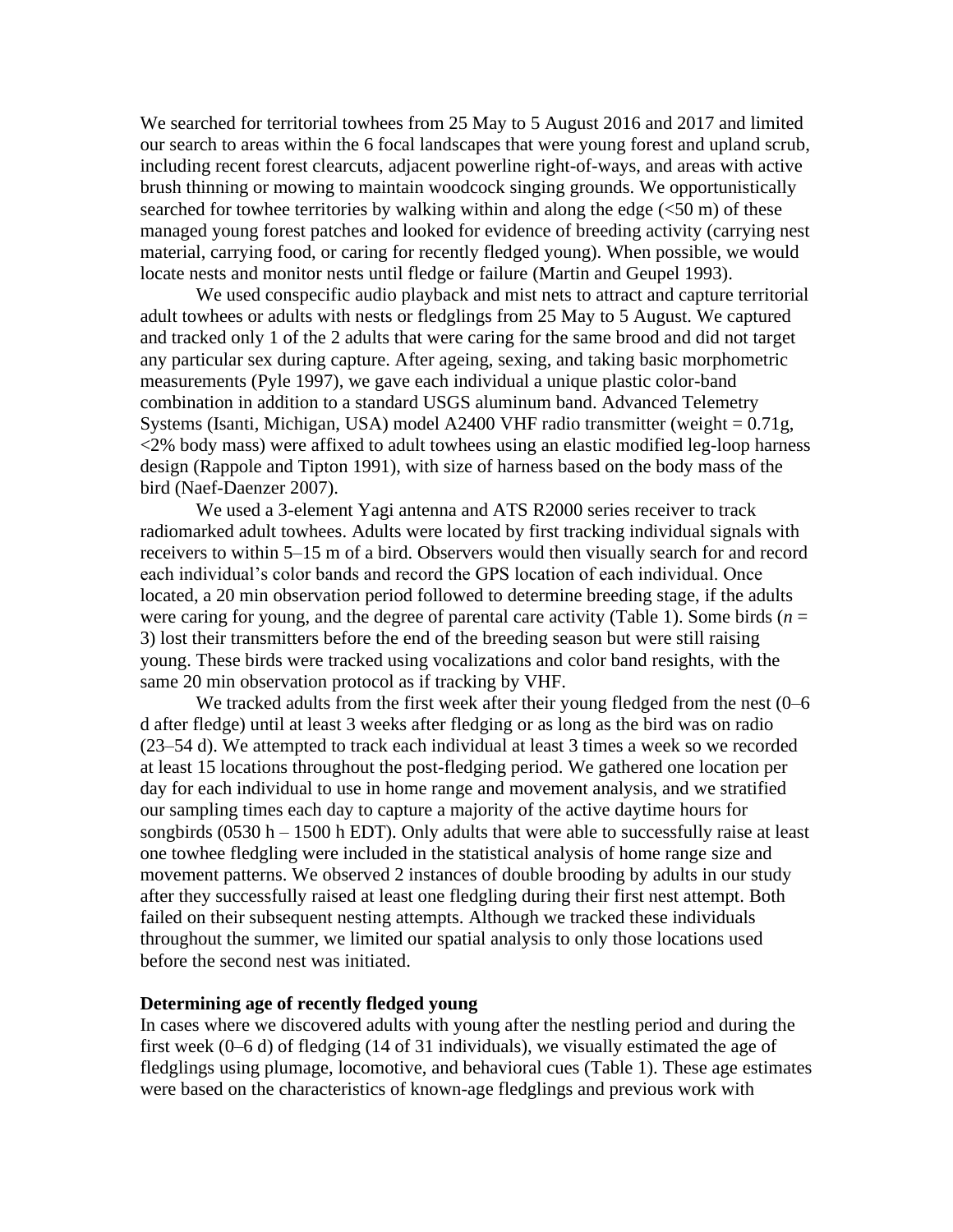fledgling songbirds (Sullivan 1988, Kershner et al. 2004, White and Faaborg 2008, Burke et al. 2017). Adults that we began tracking with young that were older than one week after fledging  $(7 + d)$  or for which we were unable to obtain  $15 + GPS$  locations were not used in home range or movement analysis. To determine changes in movement patterns over time, we categorized the age of fledglings into 4 broad stages: early-fledgling  $(0-6$ d), mid-fledgling  $(7-13 \text{ d})$ , late-fledgling  $(14-20 \text{ d})$ , and independence  $(21+ d; \text{Table 1})$ . These stages captured the broad changes in fledgling development and changes in parental care during the approximately 20 d dependent period with young. Survival of young is relatively constant after 20 d (Cox et al. 2014) and we never observed adults accompanied by dependent young more than 21 d post-hatch. Any adults we captured and began tracking with young that did not clearly fit within these 4 stages were excluded from home range and movement analysis  $(n = 2)$ .

#### **Statistical analysis**

We used kernel density methods (Worton 1989) within Geospatial Modeling Environment (Beyer 2013) to calculate diurnal post-fledging home ranges (95% contour) for adult towhees. We specified a Gaussian kernel with likelihood bandwidth estimator as recommended in studies such as ours with a small number (<50) of locations per individual (Horne and Garton 2006). For the home range and movement analyses, we gathered on average 21 points per individual (range: 16–31 points) for 31 adult towhees with accompanying fledgling(s). We used statewide land cover data (RIGIS 2012) in ArcGis 10.2 (ESRI, Redlands, California, USA) to estimate forest composition (% young forest/scrub, mature coniferous forest, mature deciduous forest, mixed forest, and grassland/agriculture) within a given landscape size (i.e., 100, 250, 500, and 1,120 m) as well as the size of young forest patches (i.e., the managed areas where we searched for adults). To determine the scope of movement covered by adults during the 4 different stages of fledgling development, we measured the distances between sequential points that occurred within the same fledgling development stage (mean distance between daily locations; Bayne and Hobson 2001). We considered this measurement an indicator of the extent of space use during the different stages of the post-fledging period.

We used general linear models to test the effects of landscape type, sex, and young forest patch size on post-fledging home range size. We also used general linear models to determine the effect of the surrounding forest composition on home range size at 4 different landscape scales: the original  $4 \text{ km}^2$  woodcock landscapes (1,120 m from the edge of the home range), and at 500, 250, and 100 m from the edge of the home range. We used linear mixed-effects models to determine if the distance per day traveled by adults during each of the 4 fledgling development stages depended on landscape type, sex, site, and year. We used the ID of each individual bird as a random effect to control for repeated measures, and Tukey post hoc testing using least-squared means to determine significance at  $\alpha = 0.05$  between groups at different stages. After determining that adult movements differed during the independence stage between birds in the 2 landscape types, we conducted 2 additional statistical analyses to discern what general breeding and landscape variables influenced the distances moved during this stage. We used general linear models to test the effect of woodcock landscape type and all combinations of sex, young forest patch size, and home range size on distance moved per day across the independence stage. We used general linear models to test the effects of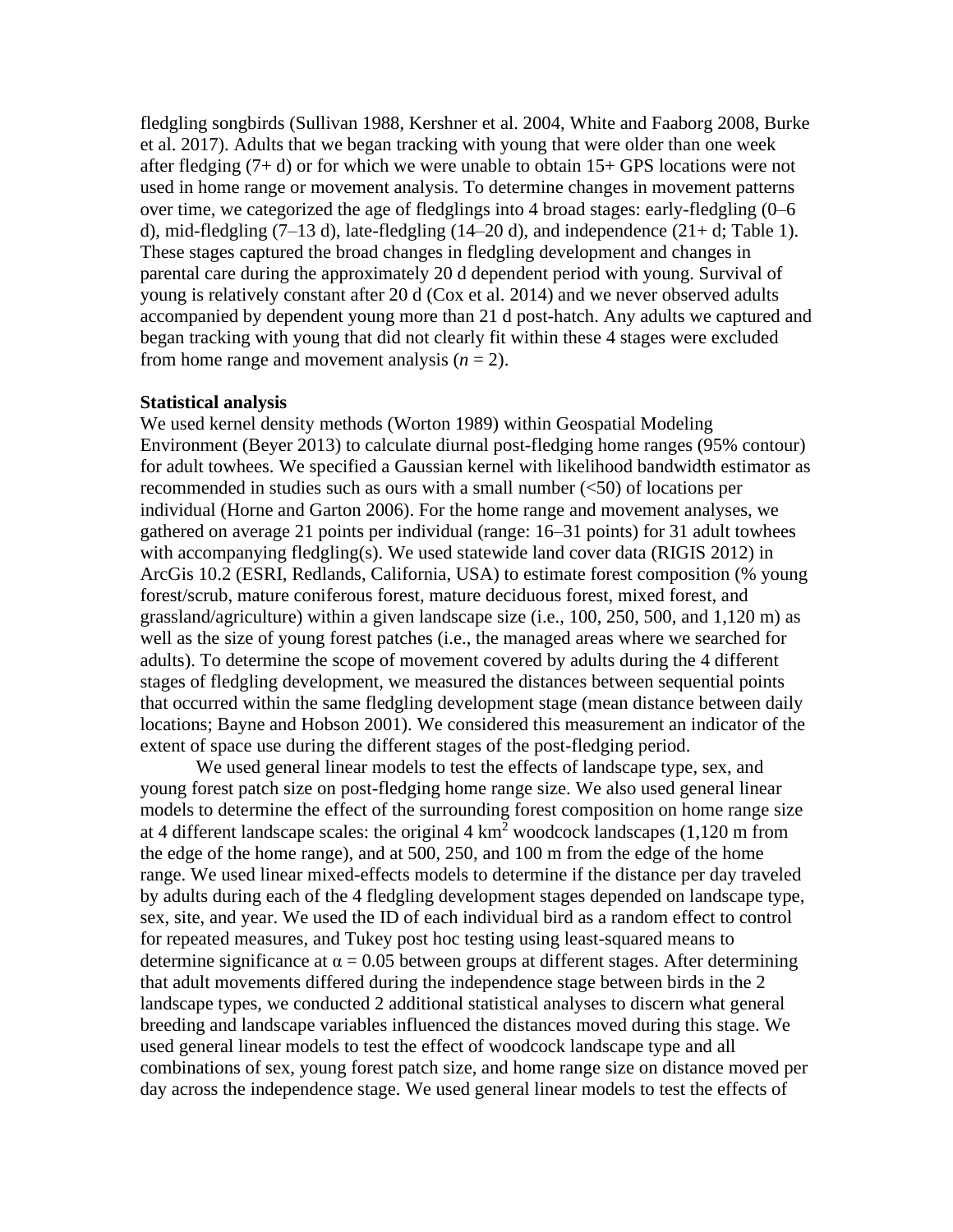surrounding forest composition at 4 different landscape scales on the distances moved during the independence stage. Given that the predominant habitat used by adults with fledglings was young forest/scrub, we used chi-squared test  $(\chi^2)$  to compare proportions of adult locations in young forest between the 2 types of woodcock landscapes at each of the 4 fledgling development stages. All statistical testing was completed using R opensource software (version 3.3.2; www.r-project.org). Values are reported as means and SE. We used Akaike's Information Criteria (AIC) and Akaike weights (ω*i*) to select the best model among competing models (Anderson et al. 2000).

# **Results**

From 25 May to 5 August in 2016 and 2017, we captured, color banded, and affixed transmitters to 60 adult towhees. Of these, 31 adults (21 male, 10 female) provided a sufficient number of locations to be used in our analysis of home range size and habitat use during the post-fledging stage, and distance moved per day during each of the 4 stages of fledgling development. Nineteen of these birds were tracked in HL landscapes, and 12 birds were tracked in LL landscapes. Of the 29 adults captured but not used for home range and habitat use analysis, 10 adults successfully raised fledglings, but we either began tracking them after the first week of fledge, or we did not gather 15+ points throughout the season. Of the other 19 adults not used for home range or habitat use analysis, 10 adults were tracked but we could not confirm whether they successfully raised young to fledge or successfully nested at all, 8 adults attempted to nest but failed (sometimes in multiple attempts) during incubation, the nestling stage, or right before fledging, and one individual was depredated within one week of tracking.

#### **Home range and scope of movements in different woodcock landscapes**

Home range size of the 31 adults during the post-fledging period averaged 2.8 ha (SE 0.33, range: 0.78–8.06 ha). There was no difference in post-fledging home range size for towhees in HL landscapes (3.09 ha, SE 0.43) compared to LL landscapes (2.37 ha, SE 0.49,  $F_{1,29} = 1.18$ ,  $P = 0.285$ ; Fig. 1). All 11 models to explain home range size had poor fit ( $R^2 \le 0.122$ ) and none of these models was significant ( $P \ge 0.134$ ).

The best model to explain the distances moved per day of adults during the postfledging period included fledgling development stage and landscape type. During the first 3 stages of fledgling development, there were no significant differences in the daily movement distances of adult towhees in the HL vs. LL landscapes (early fledging: *t* = 0.2,  $P = 0.858$ ; mid-fledging:  $t = 0.9$ ,  $P = 0.399$ ; late fledging:  $t = 0.9$ ,  $P = 0.375$ ; Fig. 2). However, during the independence stage, adult towhees in HL landscapes covered longer distances per day than adults in LL landscapes  $(t = 2.1, P = 0.045;$  Fig. 2.). The 3 top models  $(< 2 \triangle AIC)$  to explain the differences in movement distances during the independence stage of fledgling development always included home range size and landscape type ( $R^2 = 0.413$ ,  $F_{2,28} = 11.6$ ,  $P \le 0.001$ ; Table 2A), with patch size and sex included in 2 of these 3 models  $(R^2 = 0.388$  [Patch and Sex]  $R^2 = 0.387$  [Sex]; Table 2A). Distances were longer in HL compared to LL landscapes and increased with home range size, patch size, and for males. The highest-ranked model that incorporated landscape composition features was forest composition within 100 m of the post-fledging home range (Table 2B), although this model did not explain much of the variation in movement distance of adult towhees  $(R^2 = 0.141, F_{5,25} = 2.0, P = 0.119)$ .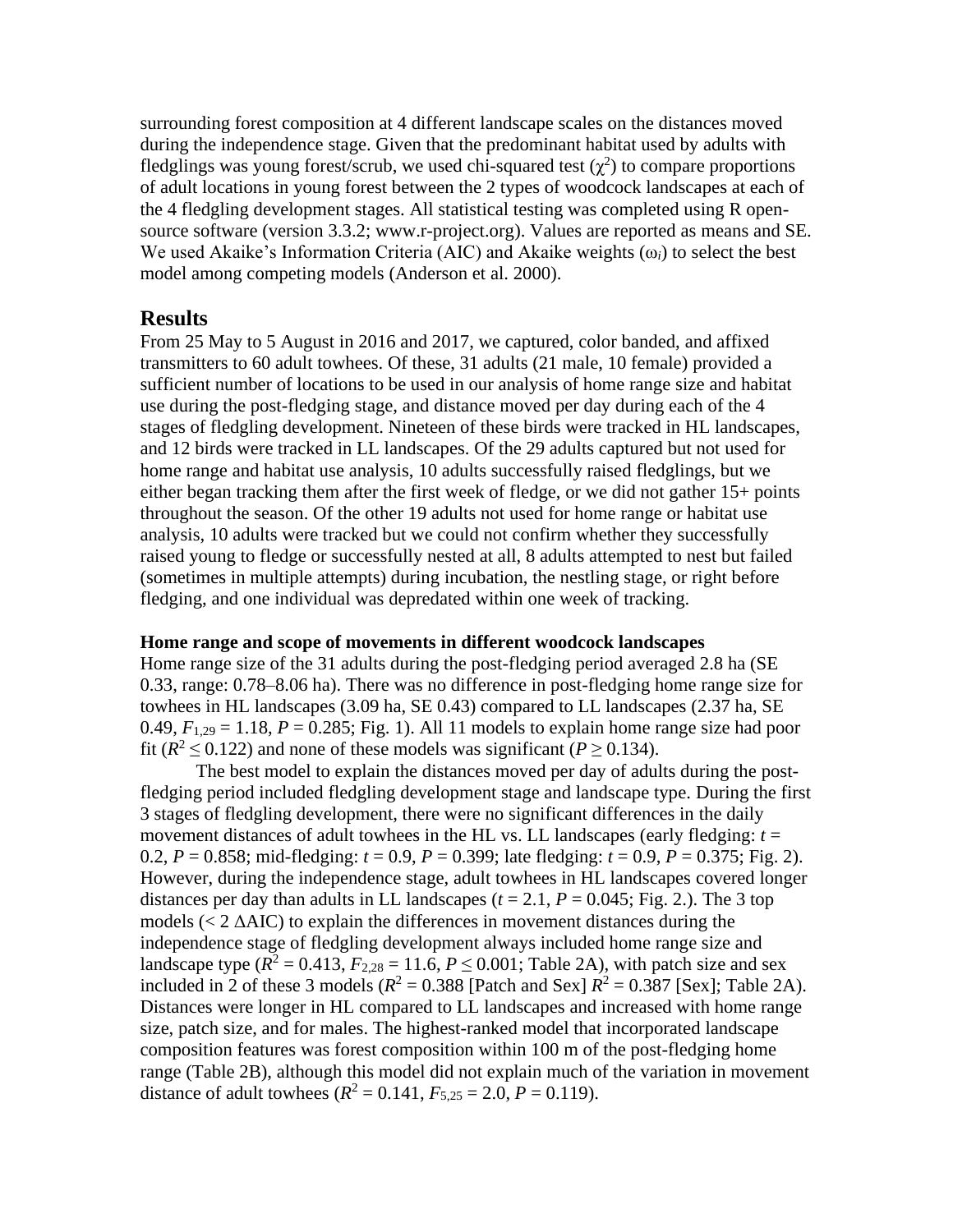Most (54.5%) of the adult towhee locations collected throughout the post-fledging period occurred within young forest/scrub, with mature upland forest types (26.2%) and grasslands/fields (14.6%) accounting for the majority of the remaining habitat types. Adult towhees in HL landscapes compared to LL landscapes used marginally less young forest/scrub during the early-fledgling stage (51.7% in HL and 69.3% in LL,  $\chi^2 = 2.9$ , df  $= 1, P = 0.086$ ) and mid-fledgling stage (43% in HL and 60% in LL,  $\chi^2 = 3.4$ , df = 1, P = 0.063). There was no difference in young forest/scrub use between adults in different landscape types during the late-fledgling (55% in HL and 60% in LL,  $\chi^2 = 0.1$ , df = 1, *P*  $= 0.705$ ) or independence stage (55.4% in HL and 60% in LL,  $\chi^2 = 0.5$ , df = 1, P = 0.467).

### **Discussion**

## **Potential impact of umbrella species management for woodcock on adult towhees during the post-fledging period**

Overall, adult towhee home range size and distance moved per day prior to independence were similar between landscapes that differed in their suitability for woodcock. These results combined with the fact that young forest habitat was the predominant forest type used by adult towhees caring for fledglings, and that this same young forest habitat was created in the region to promote woodcock use, suggest that a broad mix of earlysuccessional forest management can provide breeding and post-breeding habitat for towhees.

Woodcock require several different forest types and habitats during the breeding and post-breeding period in order to thrive. Woodcock use clearcuts and open fields for displaying and roosting, young forest and scrub for nesting, and moist soils with enough vegetative cover for safe diurnal feeding (Dessecker and McAuley 2001, Masse et al. 2014). Many aspects of the movements and habitat use of woodcock differ from that of towhees, although they clearly both require early-successional forest during the breeding season. Recommended minimum patch size for young forest songbirds such as towhees in the Northeast is 0.6–1 ha (Askins et al. 2007, Schlossberg and King 2007), which was consistent with the smallest early-successional forest patch size (0.76 ha) used by breeding towhees in our study. Thus, both the size and type of habitat needed for breeding towhees was available in the state-owned areas managed for woodcock that we studied. Adequate vegetation to provide nesting cover, protection for fledged young from predators, and adequate forage (Stoleson 2013, Greenlaw 2015) are necessary for scrubgeneralist towhees to successfully raise young, and this vegetation was available in both landscapes managed for woodcock and resulted in similar post-fledgling home range sizes and movements. However, we need better information about how such land management affects productivity (i.e., nest success, clutch and brood size), recruitment, and survival of towhees before we can determine if focused management for woodcock also enhances towhee populations.

#### **Behavioral shift for adult towhees once young reached independence**

We did not observe significant changes in the scope of adult movements while they were still caring for their fledglings, even as young became more mobile in the mid- and latefledging stages (Fig. 2). However, when parental care ceased during the independence stage, adults in HL landscapes traveled across greater distances per day than adults in LL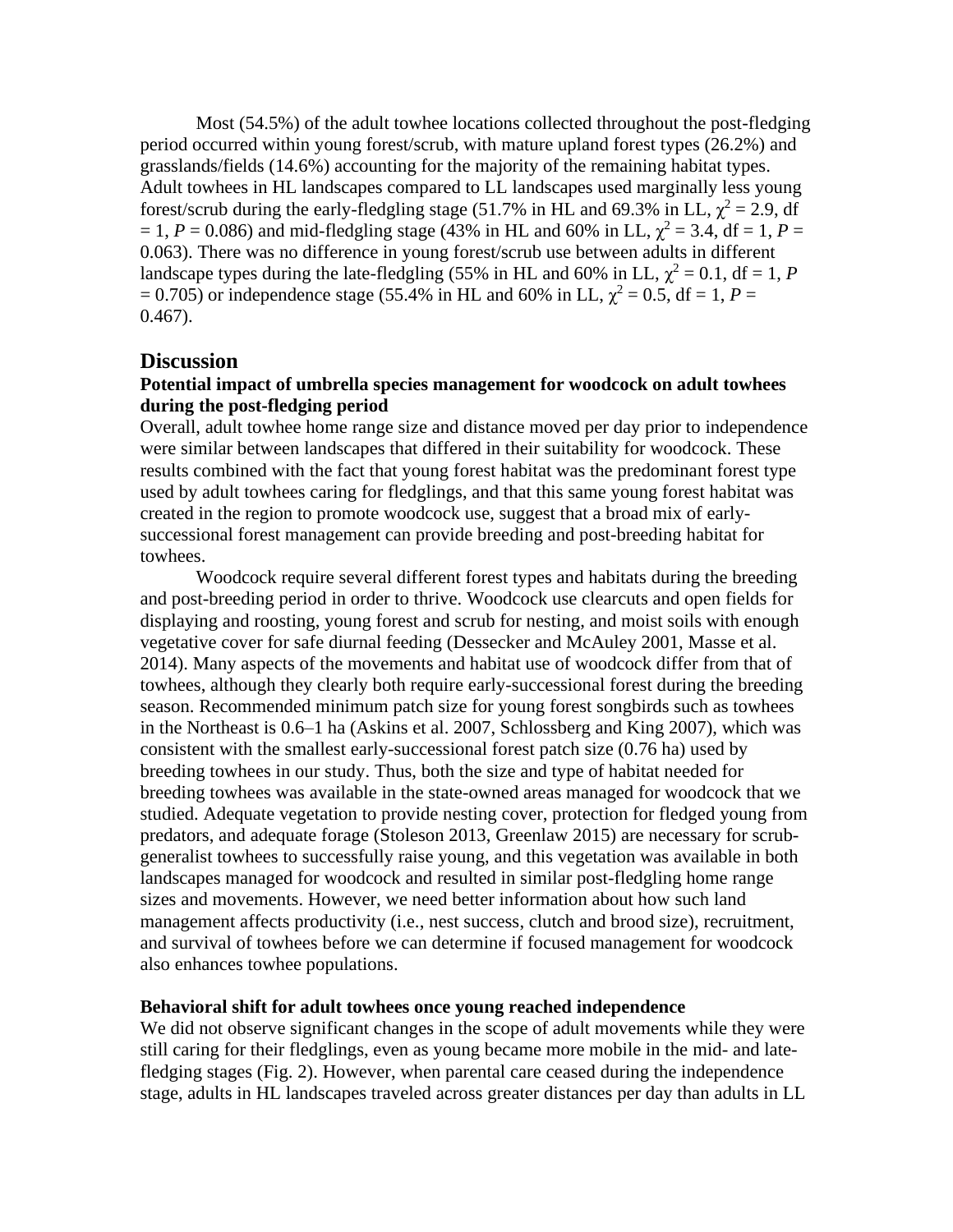landscapes (Fig. 2) Adult towhees consistently used primarily young-forest habitat throughout the post-fledging and independence stages. Previous work with adult Ovenbirds during the post-fledging period also noted a lack of difference in home range size and movements between birds in different landscapes, but did observe differences in space use between adults with and without young (Bayne and Hobson 2001). We observed all adults essentially cease parental care about 20 d after their young fledged. This independence period is likely an important time for adults that have successfully raised young because it is when post-breeding adults must focus on individual maintenance and recovery of condition before migration (Vitz and Rodewald 2007).

Adult towhees that inhabited HL landscapes moved over longer distances during the independence stage (21+ d after fledge) than those inhabiting LL landscapes. The extent of these movements during the independence stage was most related to home range size, size of young-forest patches, and forest composition within 100 m of the towhee home range. Previous research on shrubland bird communities in the state also noted the positive impact of habitat features such as wetland shrubland within 100 m of territorial males (Buffum and McKinney 2014), further indicating that landscape impacts on the movement of songbirds in early-successional forests likely occurs at a spatial scale much smaller than that typically managed for woodcock.

#### **Woodcock as an umbrella species**

Our results suggest that management for woodcock singing and nesting grounds in forested landscapes in southern New England can provide breeding and post-breeding habitat for towhees, mainly through the creation of new early-successional forest, shrub, and dense understory habitat. However, forest management for woodcock in the northeastern United States typically occurs at a larger (at least 4 km<sup>2</sup>) spatial scale (Williamson 2010, Masse et al. 2014) than what we found was used by towhees during the post-fledging and independence stages of their life history. Adult towhee postfledging home range sizes did not differ between HL and LL landscapes, whereas male woodcock behavior differed in these same 4 km<sup>2</sup> landscapes in a previous study (Brenner et al. 2019). Thus, while both species utilize early-successional forests, they are likely responding to habitat features at different spatial scales (Kramer et al. 2019).

Towhees are part of a particular guild of generalist shrubland songbirds that forage primarily on the ground and rely upon forest understory (Greenlaw 2015, Langlois 2017). However, other declining early-successional forest/shrubland songbirds have more specific habitat requirements than the relatively ubiquitous towhee (DeGraaf and Yamasaki 2003, Leuenberger et al. 2017) and have been shown to respond differently to landscape- and local-scale features than the towhee (Askins et al. 2007, 2012). A particular forest management strategy focused on woodcock that benefits some earlysuccessional species in one region may not apply to other early-successional species in a different region. Thus, the ecology and habitat requirements of nontarget songbird species must be well understood before broad management recommendations are applied across taxa (Hale and Swearer 2017, Kramer et al. 2019). Studies that combine occupancy, reproductive, and spatial information for focal songbird species are needed to successfully refine umbrella species management in order to successfully manage at the appropriate spatial scale for the highest number of species.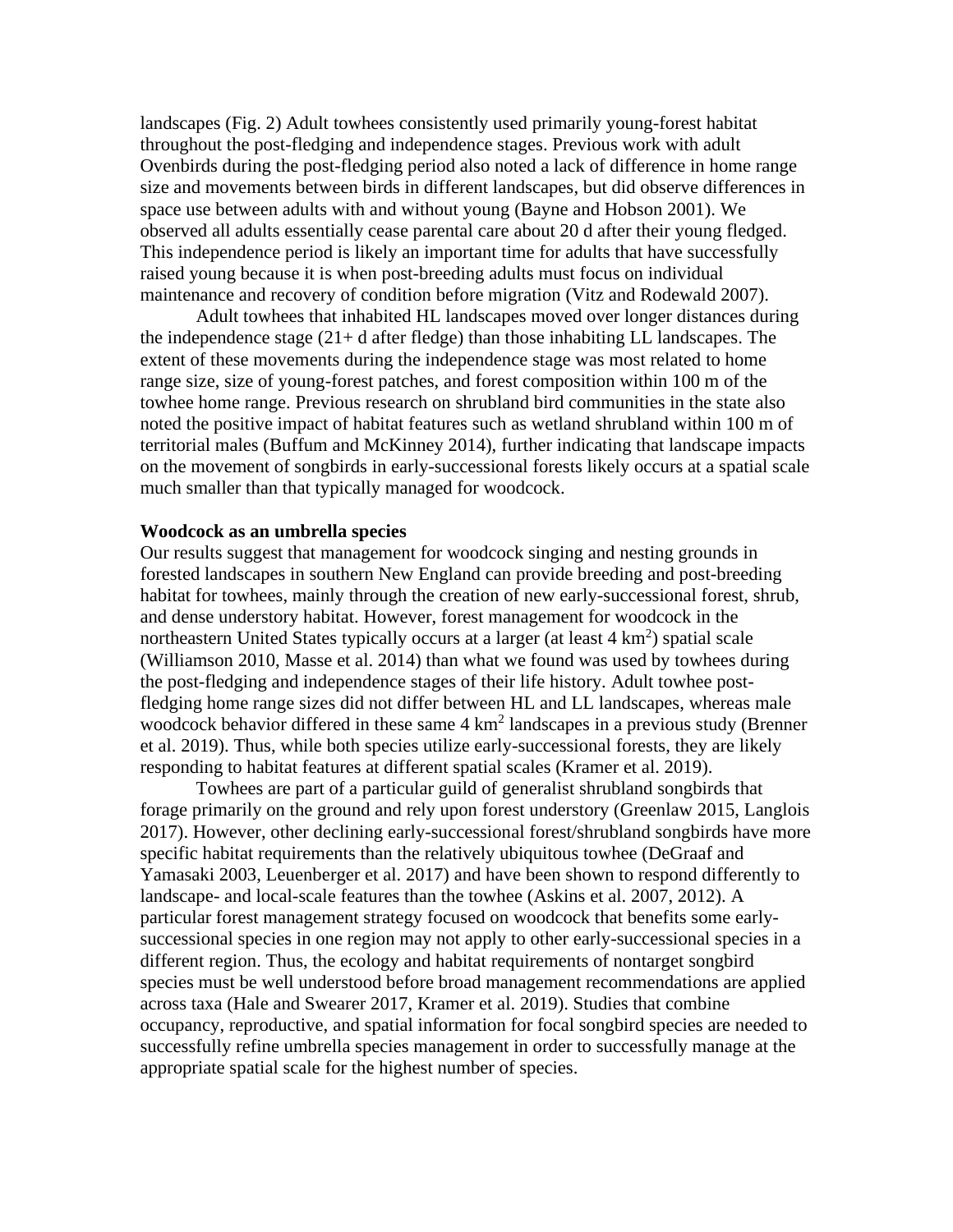Acknowledgments

This study was funded through grants from the Rhode Island Agricultural Experiment Station, the Rhode Island Department of Environmental Management via the USFWS Wildlife and Sport Fisheries Restoration to RI project W23R (Job 1-12), and the URI Department of Natural Resource Science, College of Environmental and Life Sciences. All birds were captured under master bander permit #22923 from the US Geological Survey Bird Banding Laboratory, and all research activities were approved by the University of Rhode Island Institutional Animal Care and Use Committee (#AN10-02- 017). We would like to thank Brian Tefft for his logistical support and Scott Comings and The Nature Conservancy for granting land access. We would like to thank L. Douglas, M. Moniz, K. Blackmon, E. Gonzalez, R. Healey, and K. Tillinghast for their support in the field. We also thank Olivia DaRugna for banding support, fieldwork, and assistance with fledgling aging characteristics. This is contribution number 5472 of the Rhode Island Agricultural Experiment Station.

### Literature cited

- Ahlering M, Faaborg J. 2006. Avian habitat management meets conspecific atraction: If you build it, will they come? Auk 123:301–312.
- Andelman SJ, Fagan WF. 2000. Umbrellas and flagships: Efficient conservation surrogates or expensive mistakes? Proceedings of the National Academy of Sciences USA 97:5954–5959.
- Anderson DR, Burnham K, Thompson W. 2000. Null hypothesis testing: Problems, prevalence, and an alternative. Journal of Wildlife Management 64:912–923.
- Askins RA. 2001. Sustaining biological diversity in early successional communities: The challange of managing unpopular habitats. Wildlife Society Bulletin 29:407–412.
- Askins RA, Folsom-O'Keefe CM, Hardy MC. 2012. Effects of vegetation, corridor width and regional land use on early successional birds on powerline corridors. PLOS One 7:e31520.
- Askins RA, Zuckerberg B, Novak L. 2007. Do the size and landscape context of forest openings influence the abundance and breeding success of shrubland songbirds in southern New England? Forest Ecology and Management 250:137–147.
- Bakermans MH, Ziegler CL, Larkin JL. 2015. American Woodcock and Golden-winged Warbler abundance and associated vegetation in managed habitats. Northeastern Naturalist 22:690–703.
- Bayne EM, Hobson KA. 2001. Movement patterns of adult male Ovenbirds during the post-fledging period in fragmented and forested boreal landscapes. Condor 103:343– 351.
- Beyer HL. 2013. Geospatial Modelling Environment. Spatial Ecology, LLC. http://www.spatialecology.com/gme/
- Brenner SJ, Buffum B, Tefft BR, McWilliams SR. 2019. Landscape context matters when American Woodcock select singing grounds: Results from a reciprocal transplant experiment. Condor: Ornithological Applications 121(1):duy005. https://doi.org/10.1093/condor/duy005
- Buffum B, McKinney RA. 2014. Does proximity to wetland shrubland increase the habitat value for shrubland birds of small patches of upland shrubland in the northeastern United States? International Journal of Forestry Research 2014:1–9.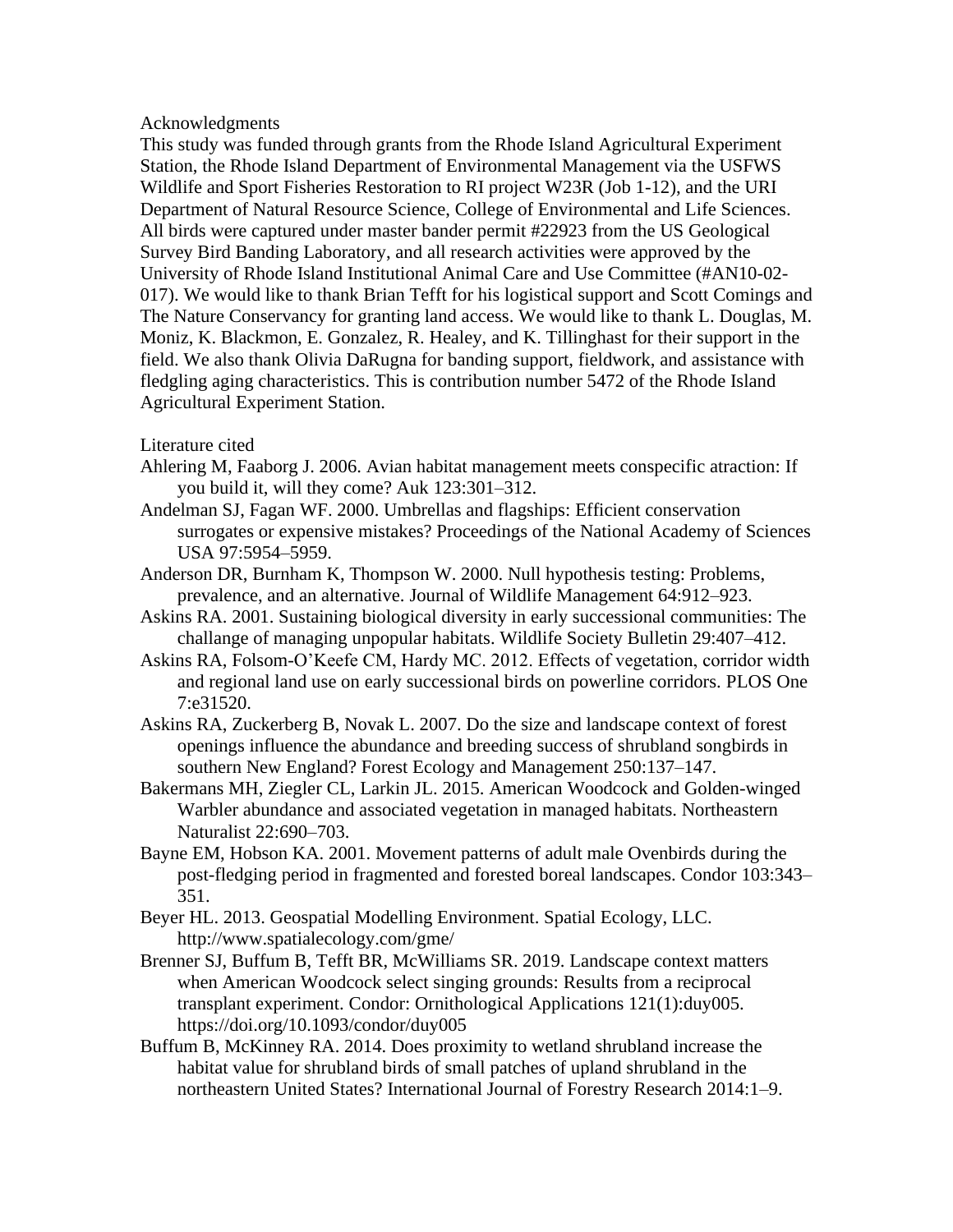- Buffum B, McWilliams SR, August PV. 2011. A spatial analysis of forest management and its contribution to maintaining the extent of shrubland habitat in southern New England, United States. Forest Ecology and Management 262:1775–1785.
- Burke AD, Thompson FR III, Faaborg J. 2017. Variation in early-successional habitat use among independent juvenile forest breeding birds. Wilson Journal of Ornithology 129:235–246.
- Campbell SP, Witham JW, Hunter ML. 2007. Long-term effects of group-selection timber harvesting on abundance of forest birds. Conservation Biology 21:1218– 1229.
- Chandler RB, King DI, Chandler CC. 2009. Effects of management regime on the abundance and nest survival of shrubland birds in wildlife openings in northern New England, USA. Forest Ecology and Management 258:1669–1676.
- Chandler CC, King DI, Chandler RB. 2012. Do mature forest birds prefer earlysuccessional habitat during the post-fledging period? Forest Ecology and Management 264:1–9.
- Cox WA, Thompson FR, Cox AS, Faaborg J. 2014. Post-fledging survival in passerine birds and the value of post-fledging studies to conservation. Journal of Wildlife Management 78:183–193.
- DeGraaf RM, Yamasaki M. 2003. Options for managing early-successional forest and shrubland bird habitats in the northeastern United States. Forest Ecology and Management 185:179–191.
- Dessecker DR, McAuley DG. 2001. Importance of early successional habitat to Ruffed Grouse and American Woodcock. Wildlife Society Bulletin 29:456–465.
- Fahrig L. 2013. Rethinking patch size and isolation effects: The habitat amount hypothesis. Journal of Biogeography 40:1649–1663.
- Fleishman E, Murphy D, Blair R. 2001. Selecting effective umbrella species. Conservation in Practice 2:17–23.
- Fourcade Y, Besnard AG, Secondi J. 2017. Evaluating interspecific niche overlaps in environmental and geographic spaces to assess the value of umbrella species. Journal of Avian Biology 48:1563–1574.
- Greenlaw JS. 2015. Eastern Towhee (*Pipilo erythrophthalmus*), version 2.0. In: Rodewald PG, editor. Birds of North America. Ithaca (NY): Cornell Lab of Ornithology. https://doi.org/10.2173/bna.262
- Hale R, Swearer SE. 2017. When good animals love bad restored habitats: How maladaptive habitat selection can constrain restoration. Journal of Applied Ecology 54:1478–1486.
- Herkert JR, Reinking DL, Wiedenfeld DA, Winter M, Zimmerman JL, et al. 2003. Effects of prairie fragmentation on the nest success of breeding birds in the midcontinental United States. Conservation Biology 17:587–594.
- Horne JS, Garton EO. 2006. Likelihood cross-validation versus least squares crossvalidation for choosing the smoothing parameter in kernel home-range analysis. Journal of Wildlife Management 70:641–648.
- Johnson MD. 2007. Measuring habitat quality: A review. Condor 109:489–504.
- Kellert SR. 2012. Social and perceptual factors in endangered species management. Journal of Wildlife Management 49:528–536.
- Kershner EL, Walk JW, Warner RE. 2004. Postfledging movements and survival of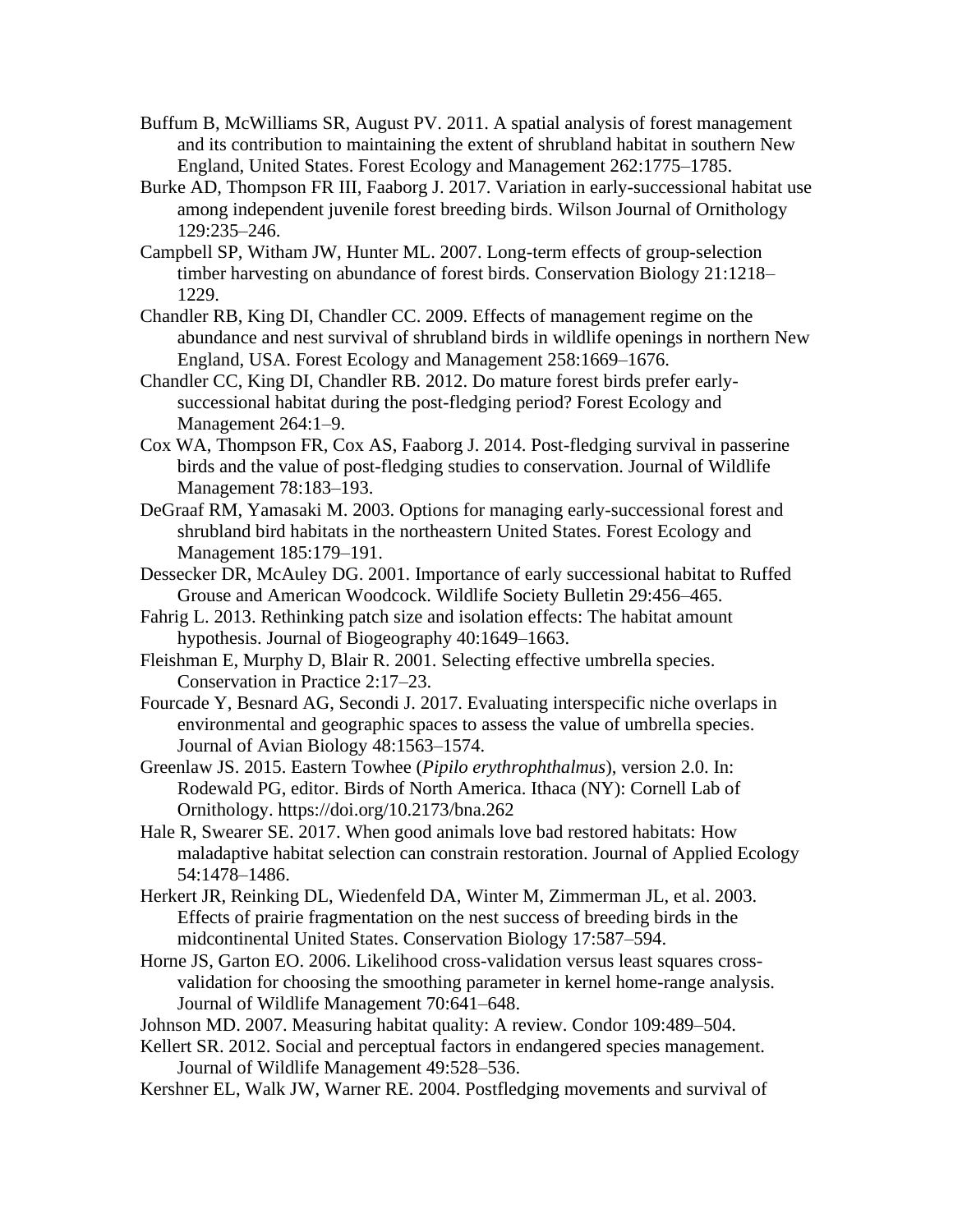juvenile Eastern Meadowlarks (*Sturnella magna*) in Illinois. Auk 121:1146–1154.

- King DI, Byers BE. 2002. An evaluation of powerline rights-of-way as habitat for earlysuccessional shrubland birds. Wildlife Society Bulletin 30:868–874.
- Kramer GR, Peterson SM, Daly KO, Streby HM, Andersen DE. 2019. Left out in the rain: comparing productivity of two associated species exposes a leak in the umbrella species concept. Biological Conservation 233:276-288.
- Krementz DG, Powell LA, Carolina S. 2000. Breeding season demography and movements of Eastern Towhees at the Savannah River Site, South Carolina. Wilson Bulletin 112:243–248.
- Lambeck R. 1997. Focal species: A multi-species umbrella for nature conservation. Conservation Biology 11:849–856.
- Langlois LA. 2017. Effects of Marcellus Shale gas infrastructure on forest fragmentation and bird communities in northcentral Pennslyvania [dissertation]. State College (PA): The Pennsylvania State University.
- Leuenberger W, McNeil DJ, Cohen J, Larkin JL. 2017. Characteristics of Golden-winged Warbler territories in plant communities associated with regenerating forest and abandoned agricultural fields. Journal of Field Ornithology 88:169–183.

MacFaden SW, Capen DE. 2002. Avian habitat relationships at multiple scales in a New England forest. Forest Science 48:243–253.

- Martin TE, Geupel GR. 1993. Nest-monitoring plots: Methods for locating nests and monitoring success. Journal of Field Ornithology 64:507–519.
- Masse RJ, Tefft BC, McWilliams SR. 2014. Multiscale habitat selection by a forestdwelling shorebird, the American Woodcock: Implications for forest management in southern New England, USA. Forest Ecology and Management 325:37–48.
- Masse RJ, Tefft BC, McWilliams SR. 2015. Higher bird abundance and diversity where American Woodcock sing: Fringe benefits of managing forests for woodcock. Journal of Wildlife Management 79:1378–1384.
- Naef-Daenzer B. 2007. An allometric function to fit leg-loop harnesses to terrestrial birds. Journal of Avian Biology 38:404–407.
- Okada S, Lindenmayer DB, Wood JT, Crane MJ, Pierson JC. 2017. How does a transforming landscape influence bird breeding success? Landscape Ecology 32:1039–1048.
- Pyle P. 1997. Identification guide to North American birds. Part I. Bolinas (CA): Slate Creek Press.
- Rappole JH, Tipton AR. 1991. New harness design for attachment of radio transmitters to small passerines. Journal of Field Ornithology 62:335–337.
- RIGIS. 2012. Forest Habitat. Rhode Island Geographic Information System Data Distribution System. Environmental Data Center, University of Rhode Island. www.rigis.org
- Roberge J, Angelstam PER. 2004. Usefulness of the umbrella species concept as a conservation tool. Conservation Biology 18:76–85.
- Saab V. 1999. Importance of spatial scale to habitat use by breeding birds in riparian forests: A hierarchical analysis. Ecological Applications 9:135–151.
- Schlossberg S, King DI. 2007. Ecology and management of scrub–shrub birds in New England: A comprehensive review. Report to Natural Resources Conservation Service, Resource Inventory and Assessment Division, Beltsville, MD.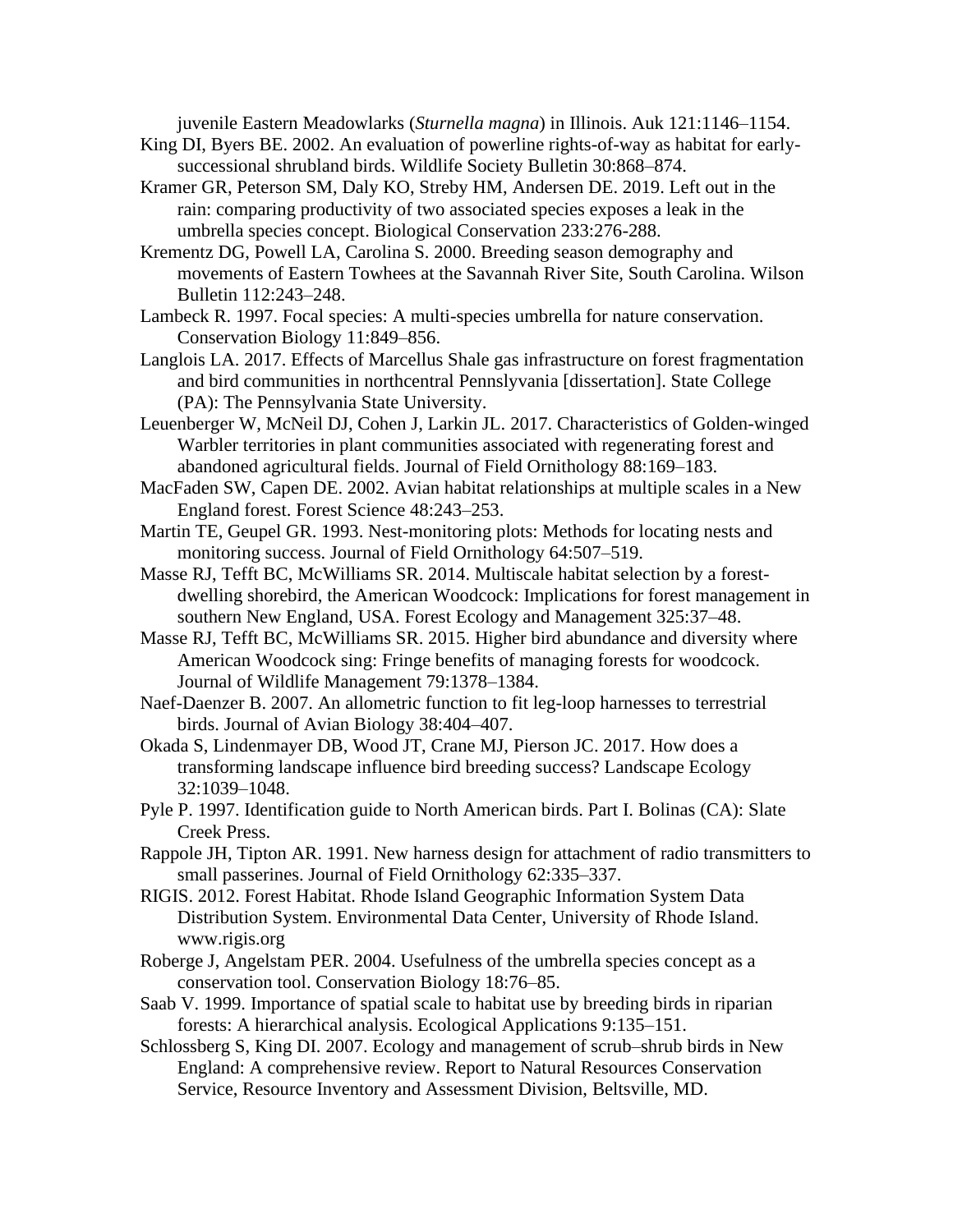Sillett ST, Holmes RT. 2002. Variation in survivorship of a migratory songbird throughout its annual cycle. Journal of Animal Ecology 71:296–308.

Simberloff D. 1998. Flagships, umbrellas, and keystones: Is single-species management passe in the landscape era? Biological Conservation 83:247–257.

Stoleson SH. 2013. Condition varies with habitat choice in postbreeding forest birds. Auk 130:417–428.

- Streby HM. 2016. Survival and habitat use of fledgling Golden-winged Warblers in the western Great Lakes Region. In: Streby HM, Andersen DE, Buehler DA, editors. Golden-winged Warbler ecology, conservation, and habitat management. Studies in Avian Biology 49:127–140.
- Streby HM, Andersen DE. 2011. Seasonal productivity in a population of migratory songbirds: Why nest data are not enough. Ecosphere 2:78.
- Sullivan KA. 1988. Ontogeny of time budgets in Yellow-eyed Juncos: Adaptation to ecological constraints. Ecology 69:118–124.
- Suter W, Graf RF, Hess R. 2002. Capercaillie (*Tetrao urogallus*) and avian biodiversity: Testing the umbrella-species concept. Conservation Biology 16:778–788.
- van Overveld T, Vardakis M, Arvidsson L, Stolk K, Adriaensen F. 2017. Post-fledging family space use in Blue and Great tit: Similarities and species-specific behaviours. Journal of Avian Biology 48:333–338.
- Vega Rivera JH, Rappole JH, Haas CA. 1998. Wood Thrush postfledging movements and habitat use in northern Virginia. Condor 100:69–78.
- Vernasco BJ, Sillett TS, Marra PP, Ryder TB. 2018. Environmental predictors of nestling condition, postfledging movement, and postfledging survival in a migratory songbird, the Wood Thrush (*Hylocichla mustelina*). Auk: Ornithological Advances 135:15–24.
- Vitz AC, Rodewald AD. 2006. Can regenerating clearcuts benefit mature-forest songbirds? An examination of post-breeding ecology. Biological Conservation 127:477–486.
- Vitz AC, Rodewald AD. 2007. Vegetative and fruit resources as determinants of habitat use by mature-forest birds during the postbreeding period. Auk 124:494–507.
- Vitz AC, Rodewald AD. 2010. Movements of fledgling Ovenbirds (*Seiurus aurocapilla*) and Worm-eating Warblers (*Helmitheros vermivorum*) within and beyond the natal home range. Auk 127:364–371.
- White JD, Faaborg J. 2008. Post-fledging movement and spatial habitat-use patterns of juvenile Swainson's Thrushes. Wilson Journal of Ornithology 120:62–73.
- Williamson SJ. 2010. American Woodcock: Habitat best management practices for the Northeast. In: Wildlife Insight 89. Washington (DC): US Department of Agriculture, Natural Resources Conservation Service.
- Worton BJ. 1989. Kernel methods for estimating the utilization distribution in homerange studies. Ecology 70:164–168.
- Yahner RH. 2003. Responses of bird communities to early successional habitat in a managed landscape. Wilson Bulletin 115:292–298.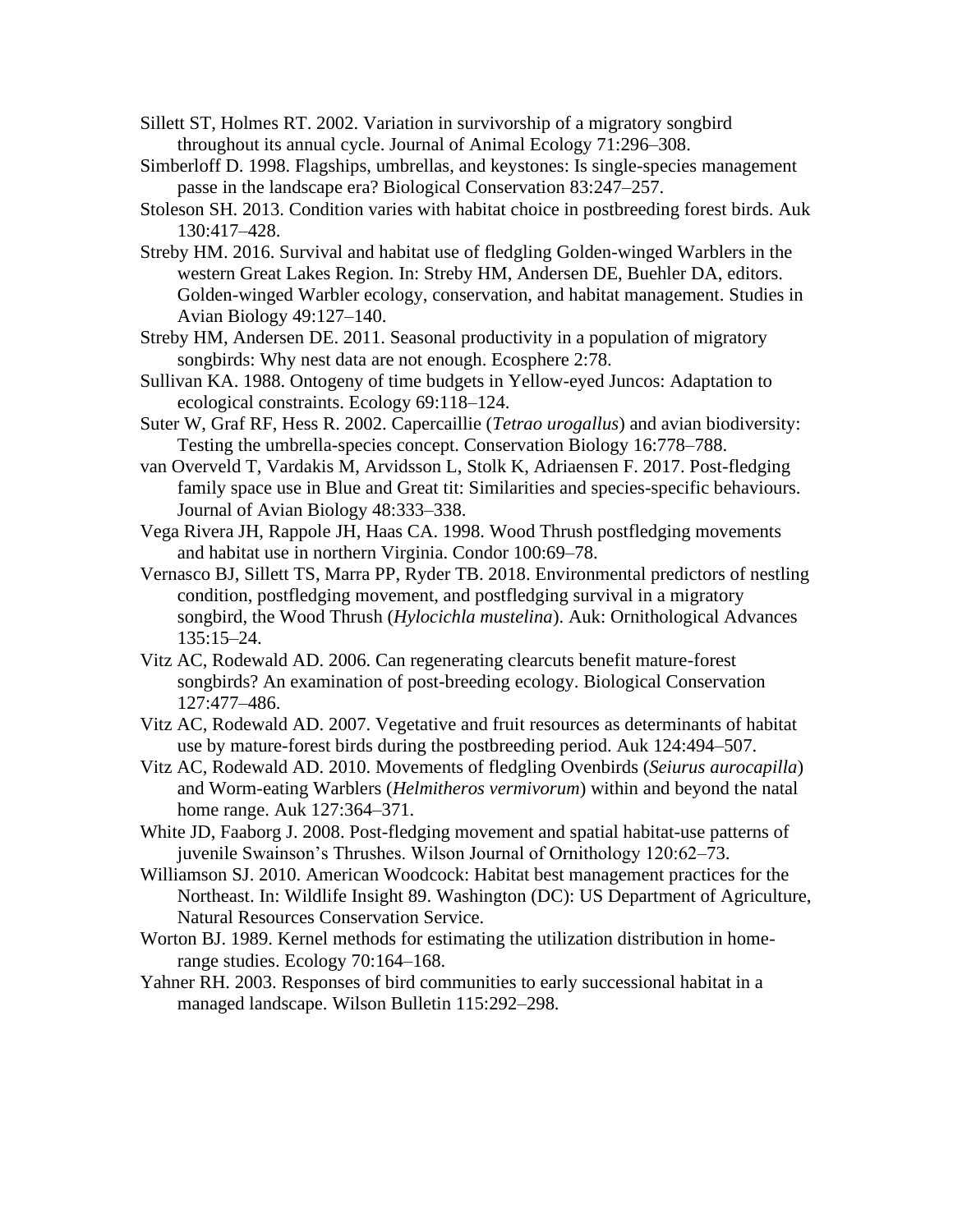| <b>Fledgling stage</b>                         | Appearance of                                                                                                                                                                            | <b>Mobility of young</b>                                                                                                                               | Parental care by adult                                                                                                             |  |  |  |
|------------------------------------------------|------------------------------------------------------------------------------------------------------------------------------------------------------------------------------------------|--------------------------------------------------------------------------------------------------------------------------------------------------------|------------------------------------------------------------------------------------------------------------------------------------|--|--|--|
|                                                | young                                                                                                                                                                                    | towhees                                                                                                                                                |                                                                                                                                    |  |  |  |
| <b>Early-fledgling</b><br>$(0-6 \text{ days})$ | Plumage is part<br>downy, spotted on<br>chest, drab colors.<br>Minimal tail visible.<br>Large, soft yellow<br>bill.                                                                      | Big legs with<br>developing flight<br>feathers. Cannot fly<br>above $2-3$ m,<br>mostly limited to<br>ground or short<br>jumps.                         | Adults very attentive.<br>Feeding frequently,<br>become very agitated<br>when observer near<br>$fledgling(s)$ .                    |  |  |  |
| Mid-fledgling<br>$(7-13 \text{ days})$         | Plumage is<br>developing, but still<br>mostly spotted<br>appearance with<br>some richer brown<br>tones developing.<br>Some tail visible.<br>Outer bill edges still<br>noticeably yellow. | Able to make decent<br>lateral flights to<br>escape $(5-15 \text{ m})$ .<br>Movement is more<br>fluid. Not able to<br>reach canopy or<br>high perches. | Adults still feed regularly<br>and remain near young.<br>Less agitation when<br>observers near, but still<br>will call frequently. |  |  |  |
| Late-fledgling<br>$(14-20 \text{ days})$       | Spotting mostly<br>limited to face and<br>replaced by streaking<br>on body. Wings and<br>tail developing adult<br>colors (brown or<br>black). Full tail.                                 | <b>Sustained flights</b><br>and confident<br>movers on the<br>ground. Able to<br>reach high perches<br>and canopy.                                     | Adults will still travel<br>with young, but limited<br>feedings and limited<br>agitation when observers<br>are near.               |  |  |  |
| Independence<br>$(21+ days)$                   | Body plumage buff<br>with faint streaks,<br>but wings and tail<br>fully adult in color.<br>Head usually buff<br>color.                                                                   | Fully capable in all<br>movements. Begins<br>to call like adult<br>after week 4                                                                        | Little to no parental care.<br>Adults will occasionally<br>move with young.                                                        |  |  |  |

Table 1. General characteristics (i.e., appearance, mobility) of young Eastern Towhees and the parental care behavior of adult towhees during the 4 stages of the post-fledging period.

Table 2. **(A)** Highest-ranked general breeding models to explain the movement distances of adult Eastern Towhees during the independence stage of the post-fledging period. Variables included American Woodcock likelihood of use landscape (amwoLand), young forest patch size (patch), sex, and overall home range size (HR) during the post-fledging period. **(B)** Highest-ranked landscape composition models to explain the movement distances of adult towhees during the independence stage of the post-fledging period. Variables included percent young forest/shrub (PctShrub), percent mature coniferous forest (PctCon), percent mature deciduous forest (PctDec), percent mixed forest (PctMix), and percent grassland/agriculture (PctGrass) at 4 different landscape scales.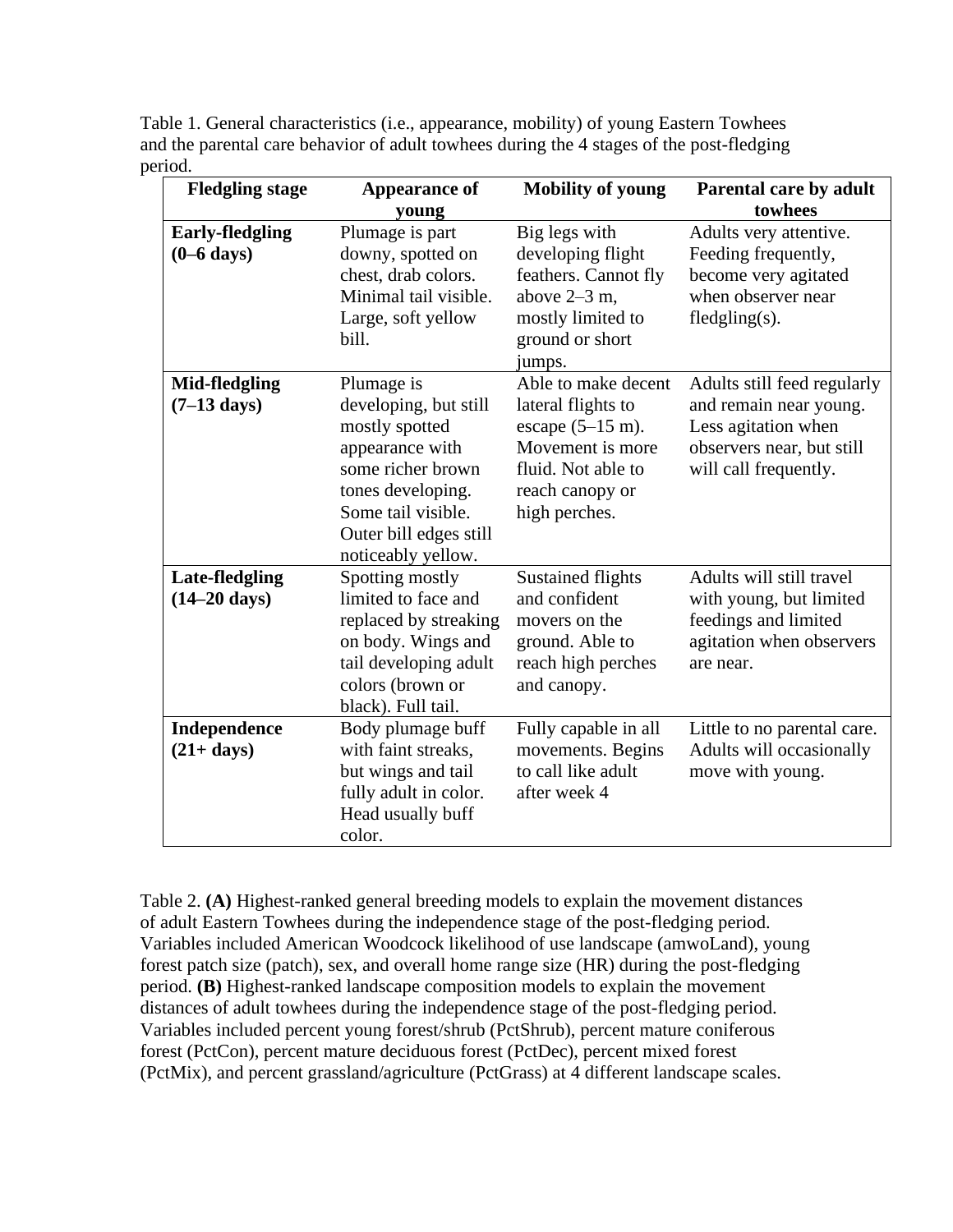| (A) General<br>breeding | Variables                                  | <b>AIC</b> | $\Lambda$ AIC | $\omega_i$ |
|-------------------------|--------------------------------------------|------------|---------------|------------|
| models                  |                                            |            |               |            |
| 1                       | amwoLand, HR                               | 259.7      | $\Omega$      | 0.48       |
| $\overline{2}$          | amwoLand, HR, Sex, patch                   | 260.8      | 1.1           | 0.27       |
| 3                       | amwoLand, HR, Sex                          | 261.6      | 1.9           | 0.19       |
| $\overline{4}$          | amwoLand, HR, Sex, patch, year             | 264.0      | 4.4           | 0.05       |
| 5                       | amwoLand                                   | 274.8      | 15.1          | < 0.01     |
| (B)                     |                                            |            |               |            |
| Landscape               |                                            |            |               |            |
| composition             |                                            |            |               |            |
| models                  |                                            |            |               |            |
| Hab1                    | PctScrub, PctCon, PctDec, PctMix,          | 274.0      | 0.00          | 0.81       |
|                         | PctGrass @ 100 m                           |            |               |            |
| Hab4                    | PctScrub, PctCon, PctDec, PctMix,          | 277.9      | 3.9           | 0.12       |
|                         | PctGrass $@1,120$ m                        |            |               |            |
| Hab <sub>2</sub>        | PctScrub, PctCon, PctDec, PctMix,          | 279.6      | 5.5           | 0.05       |
|                         | PctGrass @ 250 m                           |            |               |            |
| Hab <sub>3</sub>        | PctScrub, PctCon, PctDec, PctMix, PctGrass | 281.3      | 7.3           | 0.02       |
|                         | @ 500 m                                    |            |               |            |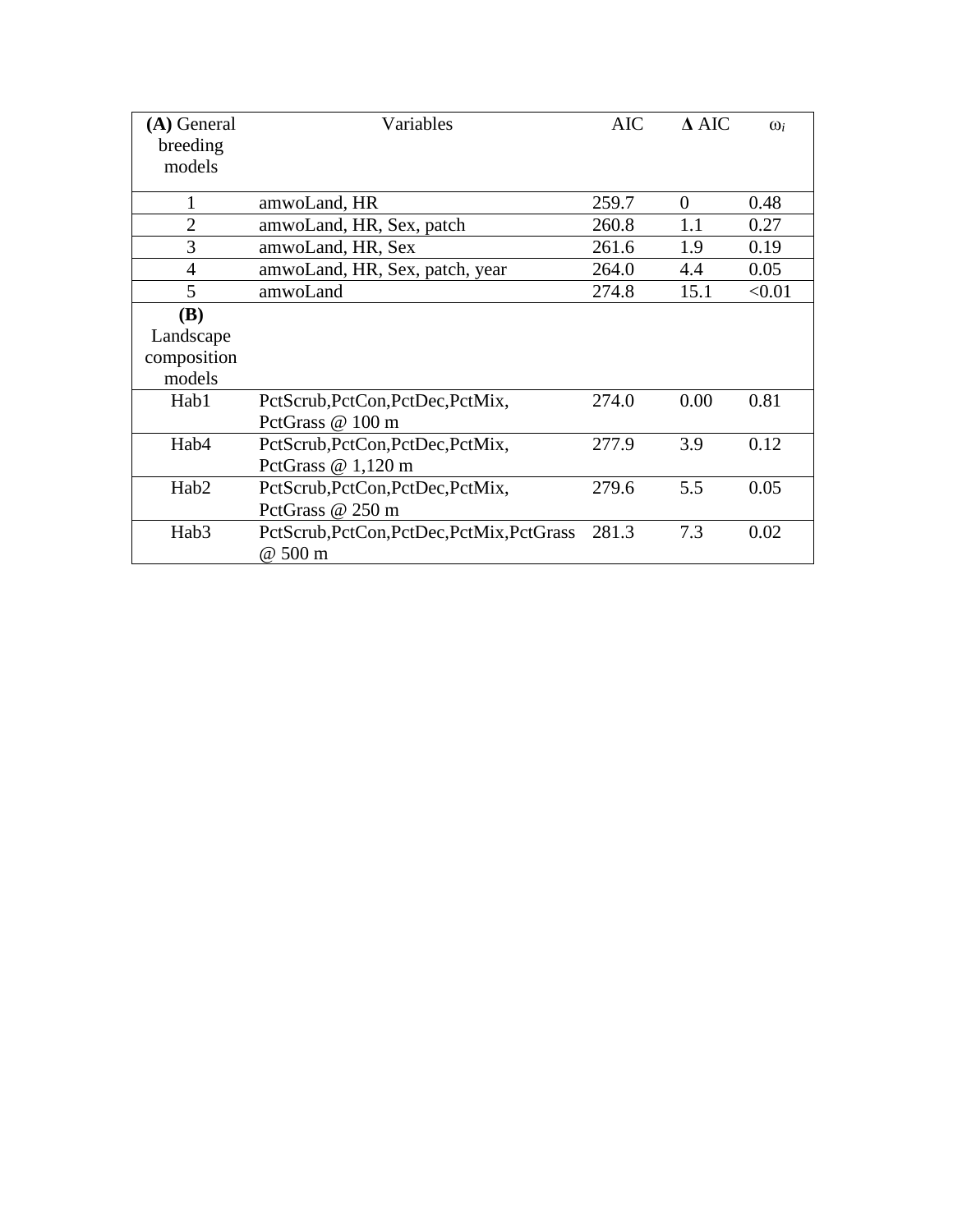

Figure 1. Home range size for adult Eastern Towhees during the post-fledging stage. Circles represent individual home range sizes for 19 towhees in high-likelihood of American Woodcock use landscapes. Triangles represent individual home range sizes for 12 towhees in low-likelihood of woodcock use landscapes.